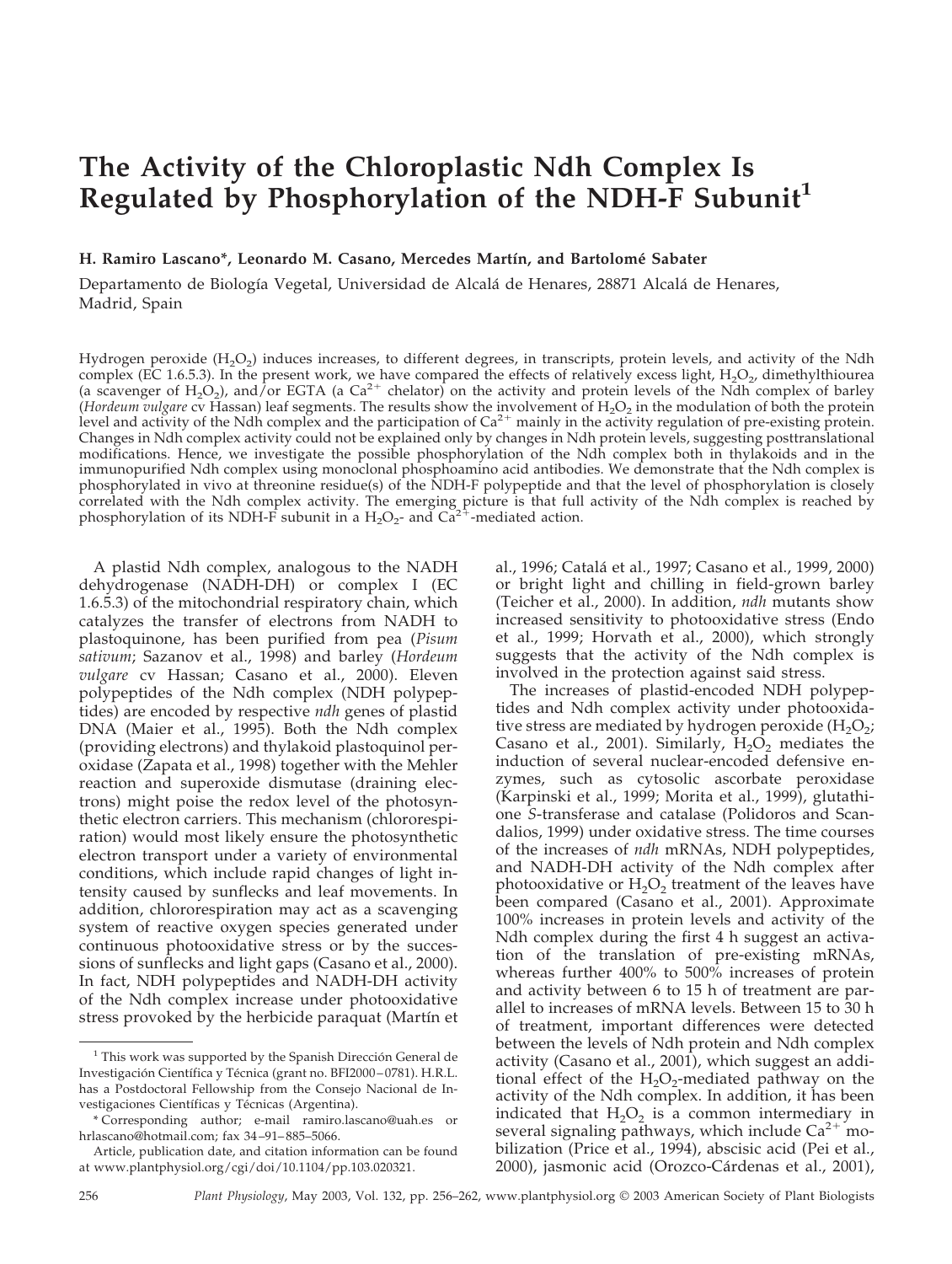gibberellins (Fath et al., 2001), and protein kinases (Kovtun et al., 2000).

In this work, we compare the levels of the Ndh protein and Ndh complex activity when barley leaf segments are treated with  $H_2O_2$  and relatively excess light (photooxidative light [PhL]). The role of  $Ca^{2+}$ and protein phosphorylation on the photooxidative increase of the Ndh complex activity is also studied. The phosphorylation of the NDH-F polypeptide is demonstrated in thylakoid membranes and immunopurified Ndh complex. The activation of the Ndh complex by phosphorylation of the NDH-F polypeptide is assessed comparing the changes in Ndh activity, NDH-F protein, and levels of phosphorylated NDH-F. The NDH-F phosphorylation by a putative chloroplast protein kinase(s) regulated by  $H_2O_2$  and  $Ca^{2+}$  is discussed.

## **RESULTS**

# **Effects of Relatively Excess Light (PhL) and H2O2 on the Ndh Complex Activity and Protein Levels**

Leaf segments of barley grown under 80  $\mu$ mol photon  $m^{-2}$  s<sup>-1</sup> (growth light [GL]) were incubated in water under  $300 \mu$ mol photon m<sup>-2</sup> s<sup>-1</sup> (PhL). In agreement with previous observations (Casano et al., 2001), Ndh activity progressively increased in control segments incubated under PhL (Fig. 1, A and B),



**Figure 1.** Time course of  $H_2O_2$  effects under PhL on Ndh activity. A, Typical NADH-DH zymograms of the Ndh complex of crude extracts (60  $\mu$ g of protein per lane) from 14-d-old barley leaf segments incubated up to 24 h under PhL (300  $\mu$ mol photon m<sup>-2</sup> s<sup>-1</sup>) and water or  $H_2O_2$  (10 mm). B, Quantification of Ndh complex activity by image analysis of NADH-DH zymograms as shown in A. Activities were expressed as percentages of the value in freshly detached leaves (0 time). Each value represents the mean  $\pm$  sE of at least four independent experiments.

reaching the maximum value at 6-h incubations. The addition of  $H_2O_2$  to the incubation medium further increased the Ndh complex activity up to approximately 300% over the control at 6- and 24-h incubations.  $H_2O_2$  provoked a slight decrease of chlorophyll content, which did not exceed 20% with respect to controls in GL, after 24-h incubations (data not shown).

As recently reviewed (Bowler and Fluhr, 2000),  $Ca<sup>2+</sup>$  exhibits important signaling roles in the active oxygen-mediated responses to different stresses. Therefore, the implication of  $H_2O_2$  in the regulation of Ndh complex activity was further studied using dimethylthiourea (DMTU), a  $H_2O_2$  scavenger (Levine et al., 1994), and the participation of  $Ca^{2+}$  was preliminarily assessed by the addition of EGTA, a  $Ca^{2+}$ chelator. Leaf segments were preincubated in water, DMTU, or EGTA, for 4 h under GL and then incubated in water or  $H_2O_2$  for 20 h under PhL. Because the photooxidative induction of NADH-DH activity is a complex process including, at least, increases in the steady-state level of the corresponding transcripts and NDH polypeptides (Martín et al., 1996; Catalá et al., 1997; Casano et al., 2001), in the present study, we compared the variations of Ndh complex activity with the changes in the NDH-F polypeptide level, using the latter as an estimation of the total Ndh complex. Values in Table I are expressed as percentages of control (100%) leaves, which were incubated in water for 24 h under GL. As expected, incubation under PhL approximately duplicated Ndh activity (197%), whereas the effect on the amount of NDH-F polypeptide was less intense (162%; Table I). Under a stronger photooxidative condition, as generated by  $H_2O_2$  treatment, leaf segments showed an even higher Ndh activity (495%), which was accompanied by a lower increase of NDH-F polypeptide (236%). Both DMTU and EGTA inhibited PhL- and  $H_2O_2$ -induced increases of Ndh activity and NDH-F polypeptide to different extents. In leaves preincubated with DMTU, Ndh activity was 30% lower than in those preincubated with water (138% versus 197% and 350% versus 495%, in water and  $H_2O_2$  incubations, respectively). The impact of DMTU on the NDH-F polypeptide level was more severe, totally inhibiting PhL- and  $H_2O_2$ -induced increases, maintaining the amount of NDH-F within the value of control leaves. In contrast, EGTA had only a marginal effect on the NDH-F level increase produced by PhL (142% versus 162%) but a strong influence on Ndh activity (83% versus 197%). EGTA reduced the  $H_2O_2$ -induced increases of Ndh activity by approximately 65% (236% versus 495%) and of NDH-F polypeptide by approximately 80% (128% versus 236%). In summary, results shown in Table I indicate that  $H_2O_2$  and  $Ca^{2+}$  are both involved in the regulation of Ndh activity, and that this regulation could not be solely explained in terms of changes in the NDH-F polypeptide level. As indicated by the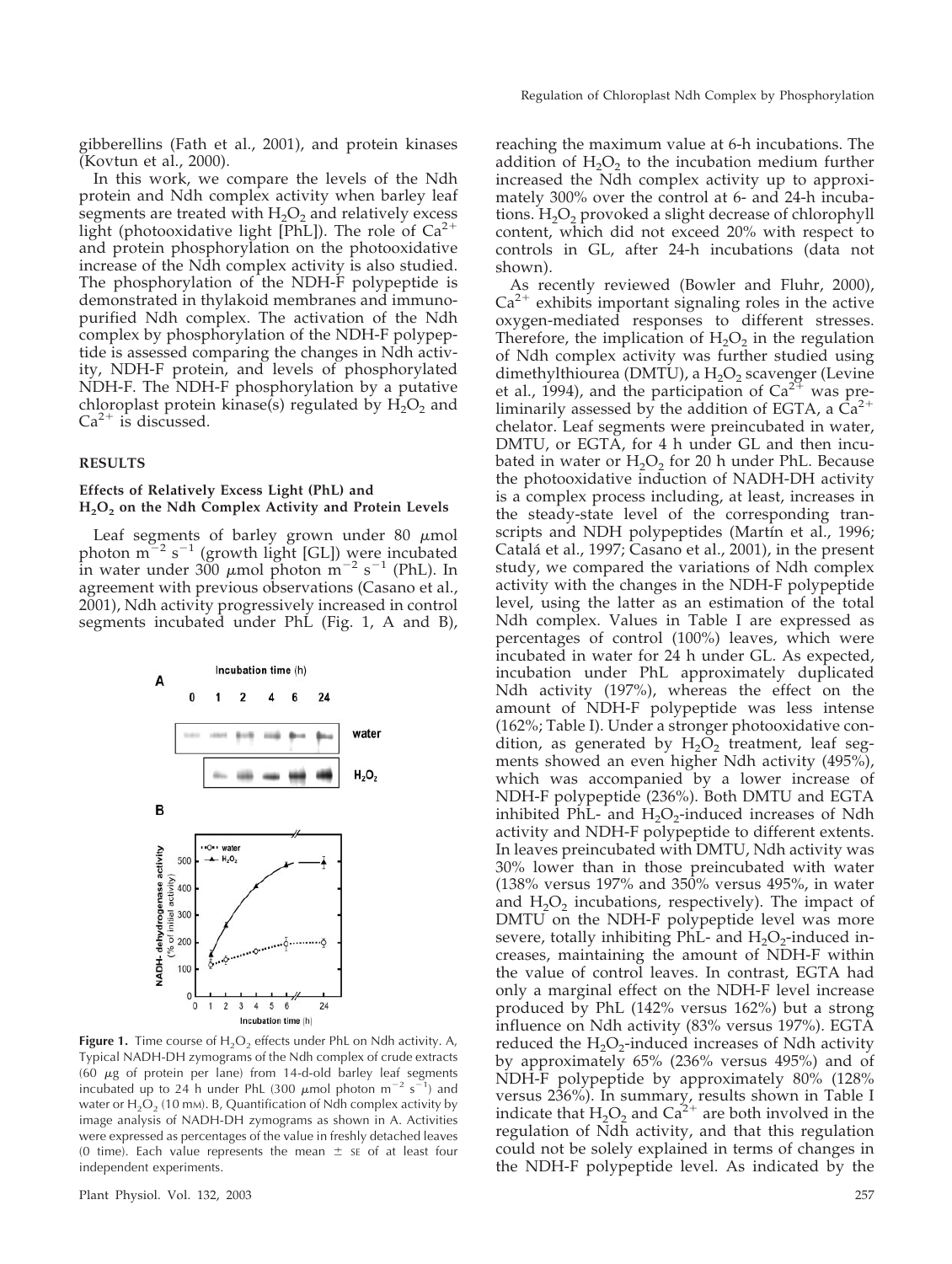**Table I.** *Changes in Ndh activity, NDH-F polypeptide level, and phosphorylation degree of the NDH-F polypeptide induced by PhL and H2O2 in barley leaves preincubated with or without DMTU or EGTA*

Ndh complex activity was estimated by image analysis from NADH-dehydrogenase zymograms of crude leaf extract (60  $\mu$ g of protein). The polypeptide level and phosphorylation degree of NDH-F were estimated by image analysis from western blots of thylakoids (30  $\mu$ g of protein) using NDH-F and phosphoamino acid antibodies, respectively. Segments of 14-d-old barley leaf were preincubated under GL  $(80 \mu m)$  photon  $m^{-2}$  s<sup>-1</sup>) with water, DMTU (5 mM), or EGTA (5 mM) for 4 h and then incubated under PhL (300  $\mu$ mol photon m<sup>-2</sup> s<sup>-1</sup>) with or without H<sub>2</sub>O<sub>2</sub> (10 mM) for 20 h. Ndh activity, NDH-F polypeptide level, and phosphorylation of NDH-F were expressed as percentages with respect to control (100%) of leaves incubated for 24 h in water under GL. Each value represents the mean and SE (in parentheses) of at least four independent experiments. Representative examples of NADH-dehydrogenase zymograms and immunoblots of NDH-F polypeptide and phosphorylated NDH-F are shown in the upper part of the table. Letters indicate the different preincubation-incubation combinations.

|                            |                                                                           | ontrol<br>c d<br>1981 Box 1011 |                                            | ᅙ                           |                       |                        |
|----------------------------|---------------------------------------------------------------------------|--------------------------------|--------------------------------------------|-----------------------------|-----------------------|------------------------|
| Preincubation<br>under GL  | Incubation under<br>PhL<br>(Preincubation-<br>Incubation<br>Combinations) | Ndh Activity                   | NDH-F $%$<br>with<br>Respect to<br>Control | Phosphorylation<br>of NDH-F | Ratios                |                        |
|                            |                                                                           |                                |                                            |                             | Ndh Activity<br>NDH-F | Phospho-NDH-F<br>NDH-F |
| % with Resepect to Control |                                                                           |                                |                                            |                             |                       |                        |
| Water                      | Water (a)                                                                 | 197(29.5)                      | 162(19.4)                                  | 256(35.4)                   | 1.2                   | 1.6                    |
| Water                      | $H_2O_2$ (b)                                                              | 495 (64.3)                     | 236 (40.2)                                 | 513 (36.0)                  | 2.1                   | 2.2                    |
| <b>DMTU</b>                | Water $(c)$                                                               | 138 (26.5)                     | 94 (12.6)                                  | 96 (10.3)                   | 1.4                   | 1.1                    |
| <b>DMTU</b>                | $H2O2$ (d)                                                                | 350 (50.4)                     | 95(16.1)                                   | 208 (24.8)                  | 3.6                   | 2.2                    |
| EGTA                       | Water (e)                                                                 | 83 (21.6)                      | 142(14.4)                                  | 89 (12.4)                   | 0.6                   | 0.6                    |
| EGTA                       | $H_2O_2(f)$                                                               | 236 (34.2)                     | 128(24.3)                                  | 234 (26.7)                  | 1.8                   | 1.8                    |

Ndh activity to NDH-F level ratio (Table I),  $H_2O_2$  and  $Ca^{2+}$  also seem to modulate the activation degree of the Ndh complex. Therefore, posttranslational modifications of certain NDH polypeptide(s) could be involved in changes of the Ndh complex activation.

# **Phosphorylation of the NDH-F Polypeptide and Regulation of Ndh Activity**

It is well-known that abiotic stresses use  $Ca^{2+}$  and  $Ca<sup>2+</sup>$ -dependent changes of protein phosphorylation for signal transduction (Bowler and Fluhr, 2000). Reversible protein phosphorylation is an important regulatory mechanism that modulates the structure and function of proteins in all organisms. Therefore, we investigated the possible phosphorylation of the Ndh complex in vivo, using monoclonal phosphoamino acid antibodies; and whether changes in the level of phosphorylation could account for variations in its enzymatic activity.

In a first approach, we performed western blots from native gels using NDH-F antibody and a mixture of phosphoamino acid antibodies (anti-phospho-Ser, anti-phospho-Thr, and anti-phospho-Tyr) after developing the NADH-DH activity stain (Fig. 2). Both NDH-F antibody and phosphoamino acid antibodies recognized the NADH-DH activity band of the Ndh complex. The analyses of sequence motifs (Bairoch et al., 1997) revealed several potential phosphorylation sites in various NDH polypeptides. To confirm and further study the phosphorylation of the Ndh complex, we carried out a series of experiments to determine which NDH polypeptide(s) were phosphorylated. Isolated thylakoids solubilized with SDS

or Triton X-100 and immunopurified Ndh complex were subjected to SDS-PAGE and western analysis (Fig. 3). The mixture of phosphoamino acid antibodies recognized several polypeptides in SDSsolubilized thylakoids (lane  $\hat{1}$ ) among them, one of 70 kD and the well-known phosphorylated photosystem II polypeptides of approximately 32 and 29 kD (Rintamäki et al., 1997). Only the 70-kD polypeptide was recognized by phosphoamino acid antibodies in Triton X-100-solubilized Ndh complex (lane 2). The conditions of Triton X-100 solubilization employed in these experiments removes proteins from stromal thylakoids only (Morrissey et al., 1986), which is the



**Figure 2.** Phosphorylation of the Ndh complex. Thylakoids were isolated from 14-d-old primary leaves incubated for 20 h under PhL (300  $\mu$ mol photon m<sup>-2</sup> s<sup>-1</sup>). After Triton X-100 solubilization, aliquots of 60  $\mu$ g protein were subjected to native-PAGE, and NADH-DH zymograms were developed. After electroblotting onto polyvinylidene difluoride membranes, Ndh complex was detected with NDH-F antibody, and phosphorylated polypeptides were detected with a mixture of monoclonal phosphoamino acid (antiphospho-Ser, anti-phospho-Thr, and anti-phospho-Tyr) antibodies.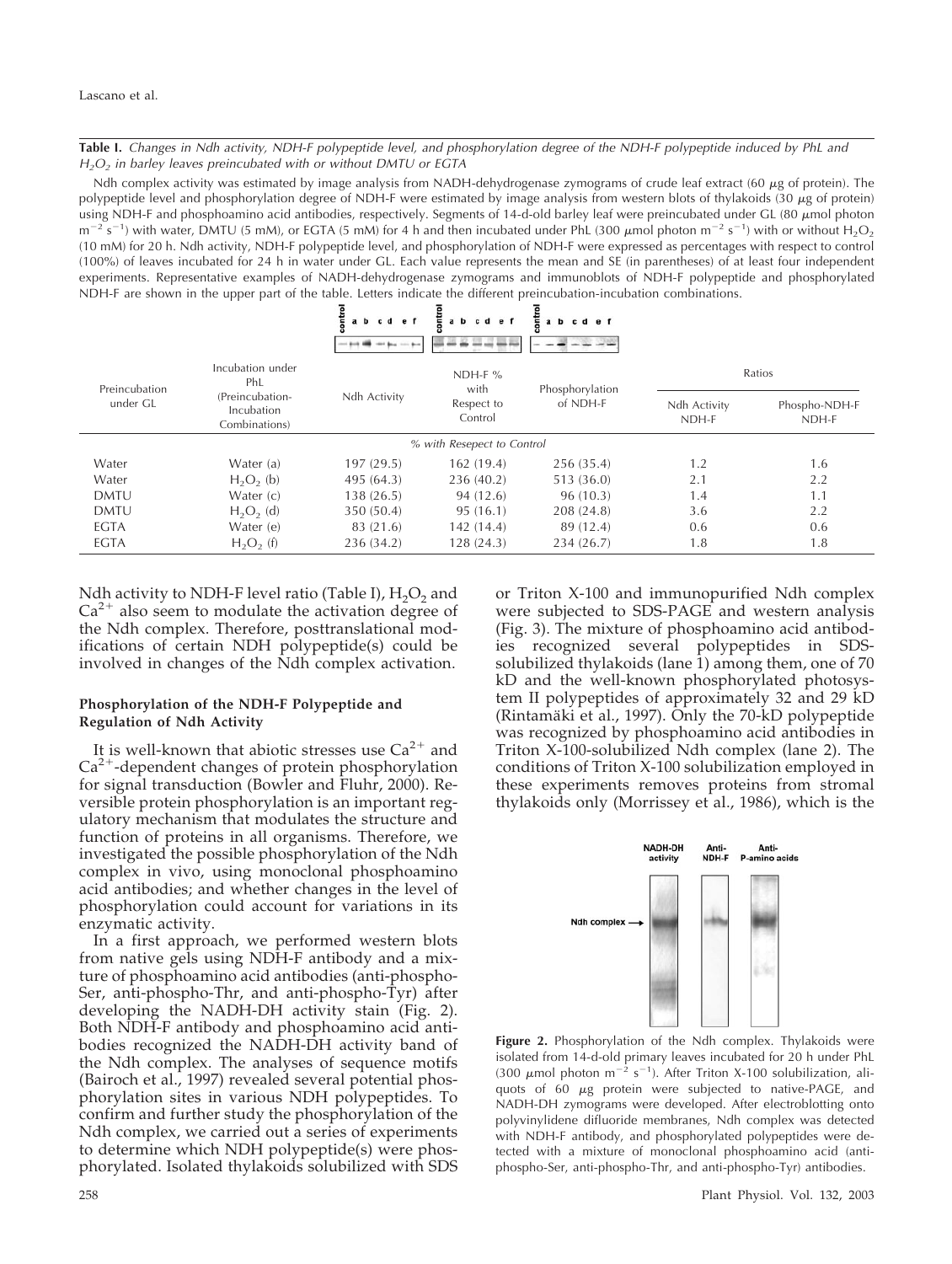

**Figure 3.** Phosphorylation of NDH-F polypeptide. Thylakoids were isolated from 14-d-old primary leaves incubated for 20 h under PhL (300  $\mu$ mol photon m<sup>-2</sup> s<sup>-1</sup>). Thylakoids solubilized with SDS (30  $\mu$ g protein; lanes 1 and 4) and solubilized with Triton X-100 (30  $\mu$ g protein; lanes 2 and 5) and the immunopurified Ndh complex (0.25  $\mu$ g protein; lanes 3 and 6) were subjected to SDS-PAGE and western blots using the mixture of monoclonal phosphoamino acid antibodies (A) and an NDH-F antibody (B).

proposed location of the Ndh complex (Nixon, 2000). The immunopurified Ndh complex also showed an intense 70-kD phosphorylated polypeptide (lane 3). A 70-kD polypeptide corresponding to the NDH-F subunit of the Ndh complex has been described (Catala´ et al., 1997). Therefore, the possible phosphorylation of the NDH-F polypeptide was assessed in a parallel set of western blots using anti-NDH-F (Fig. 3B). A single band of the expected molecular mass for NDH-F (approximately 70 kD) was detected in whole thylakoids (lane 4), in Triton X-100 solubilized Ndh complex (lane 5), and in the immunopurified Ndh complex (lane 6). In summary, a phosphorylated band with the same electrophoretic mobility as the NDH-F band was clearly observed in thylakoids and, with a higher intensity, in the immunopurified Ndh complex, indicating that the NDH-F polypeptide may be phosphorylated in vivo.

Analysis of the tryptic digestion products of immunopurified Ndh complex confirmed that the 70-kD polypeptide recognized by phosphoamino acid antibodies is the NDH-F subunit of the Ndh complex. As shown in Figure 4, both phosphoamino acids and NDH-F antibodies recognized the 70-kD polypeptide and two tryptic fragments of approximately 39 and 31 kD. One additional polypeptide of approximately 25 kD was recognized by anti-NADH-F (Fig. 4B) but not by anti-phosphoamino acids (Fig. 4A). Obviously, the two larger tryptic peptides include the NDH-F sequence selected to prepare NDH-F antibody and phosphoamino acid site(s) and are derived from digestion of the NDH-F subunit of Ndh complex. Very probably, the shortest 25-kD polypeptide is a fragment that may be derived from the former ones, still retaining the NDH-F epitope sequence but not the phosphoamino acid site(s).

The amino acid sequence of the barley NDH-F polypeptide deduced from the barley *ndh*-*F* gene (Gaut et al., 1997) contains several potential phosphorylation sites: three Ser residues, three Thr residues, and a Tyr (Bairoch et al., 1997). SDS-PAGE and western analysis of SDS-solubilized thylakoids performed with each anti-phosphoamino acid separately (Fig. 5) show that only the phospho-Thr antibody (lane 2) recognized the 70-kD NDH-F polypeptide (lane 1) among other phosphorylated thylakoid proteins. Therefore, the NDH-F polypeptide must be phosphorylated at a Thr residue(s).

With the aim to establish the effect of NDH-F phosphorylation on the Ndh complex activity, we compared the Ndh activity and the amount of NDH-F polypeptide with the NDH-F phosphorylation level in leaf segments preincubated under GL with water, DMTU, or EGTA and then incubated under PhL with water or  $H_2O_2$ . Table I shows that NDH-F phosphorylation and Ndh activity increased to a higher degree than the NDH-F polypeptide level after PhL treatment (water incubation) and more strongly after  $H_2O_2$  incubation. All increases were inhibited (although at different extents) by DMTU and EGTA. In all treatments that increased or decreased NDH-F phosphorylation, similar increases or decreases of the Ndh complex activity were observed, except in DMTU- and  $H_2O_2$ -treated leaves in which Ndh activity increased more than NDH-F phosphorylation. DMTU probably did not completely eliminate  $H_2O_2$ in these leaves, and residual  $\overline{H}_2O_2$  might exert additional effect(s) on Ndh complex activity not mediated



**Figure 4.** Tryptic pattern of phosphorylated NDH-F polypeptide. Immunopurified Ndh complex (0.5  $\mu$ g) was incubated in 100 mm Tris-HCl pH 7.5 and 10 units of trypsin at 20°C. The reaction was stopped by the addition of soybean (*Glycine max*) trypsin inhibitor (75 ng  $\mu$ g<sup>-1</sup> trypsin) in SDS sample buffer and then boiling for 10 min. Samples were subjected to Tricine-SDS-PAGE and western-blot analysis using a mixture of monoclonal phosphoamino acid antibodies (A) and an NDH-F antiserum (B).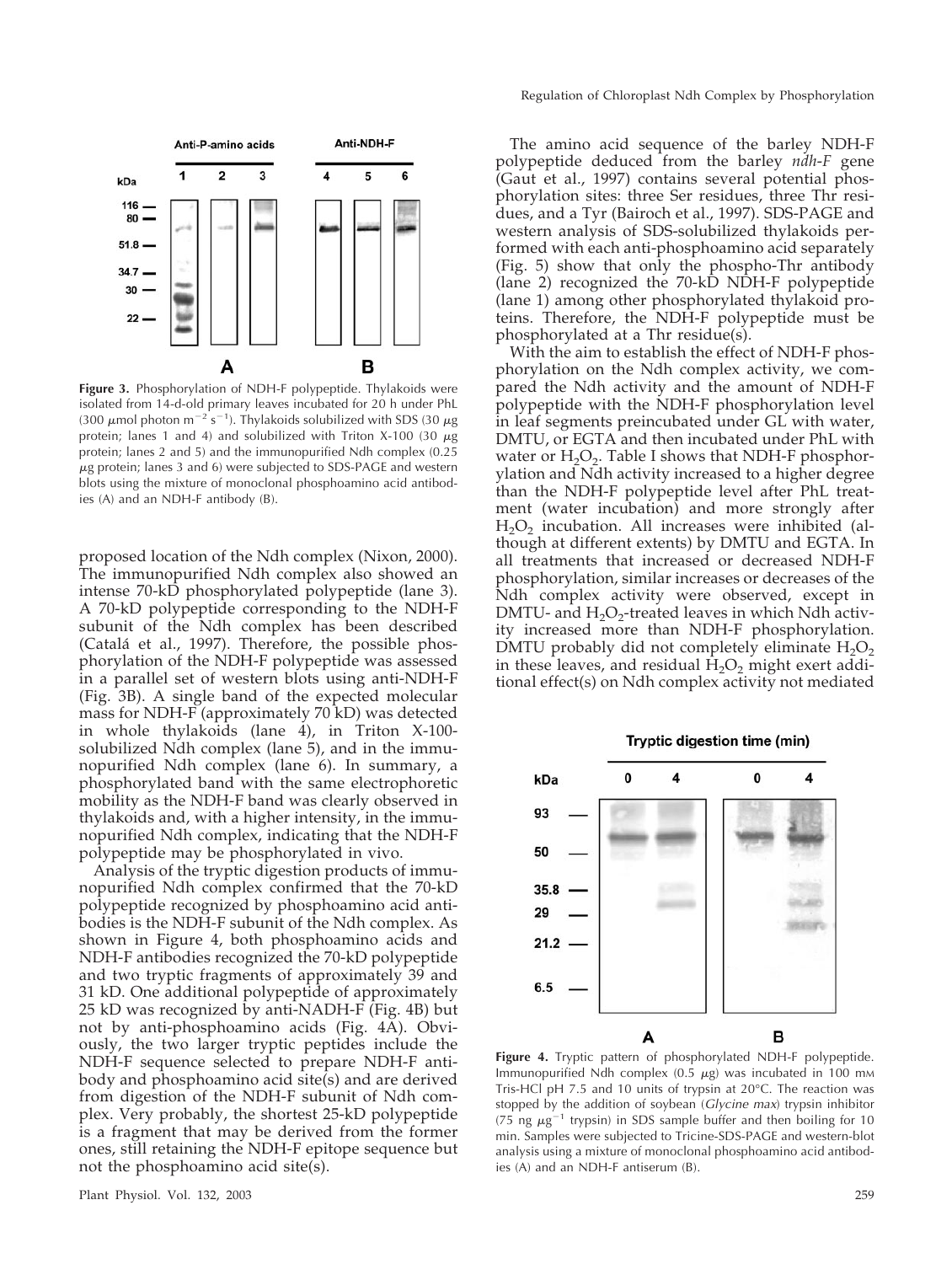

**Figure 5.** NDH-F polypeptide of the Ndh complex is phosphorylated at a Thr residue. Barley thylakoids were isolated from 14-d-old primary leaves incubated for 20 h under PhL (300  $\mu$ mol photon m<sup>-2</sup>  $s^{-1}$ ). After SDS solubilization, aliquots of 30  $\mu$ g protein were subjected to SDS-PAGE and western-blot analysis using an NDH-F antibody (lane 1), monoclonal phospho-Thr antibody (lane 2), monoclonal phospho-Ser antibody (lane 3), or monoclonal phospho-Tyr antibody (lane 4).

by NDH-F phosphorylation. In general, changes in the phosphorylation of NDH-F to NDH-F level ratio resembled the variations of the Ndh activity to NDH-F level ratio (Table I), suggesting a correlation between NDH-F phosphorylation and the activation of Ndh complex.

# **DISCUSSION**

Active oxygen generation is a common phenomenon in all aerobic organisms and is enhanced under most stress conditions (Asada, 1999). Increasing evidence indicates that active oxygen species (especially  $H_2O_2$ , the intracellular redox state, and  $Ca^{2+}$  exhibit important signaling functions in the responses to different stress conditions (Foyer and Noctor, 1999; Karpinski et al., 1999; Bowler and Fluhr, 2000; Mullineaux and Karpinski, 2002).  $H_2O_2$  induces the nuclear-encoded gene expression of antioxidant enzymes such as catalase, glutathione *S*-transferase and cytosolic ascorbate peroxidase (Karpinski et al., 1999; Morita et al., 1999; Polidoros and Scandalios, 1999). In a previous paper, it was demonstrated that  $H_2O_2$ under GL can mimic the inductive photooxidative effect generated by PhL or PhL plus paraquat (Casano et al., 2001). In the present paper, we demonstrate the inductive effect of  $H_2O_2$  on the Ndh complex activity even under PhL. PhL and above all  $H<sub>2</sub>O<sub>2</sub>$  treatments induced stronger increases in Ndh complex activity than in NDH-F polypeptide levels. Thus DMTU, a  $H_2O_2$  scavenger, strongly inhibited the increase of Ndh activity induced by PhL and partially inhibited the inductive effect of  $H_2O_2$  (Table I). DMTU had a more marked effect decreasing the NDH-F polypeptide level in all treatments (Table I). These results indicate that  $H_2O_2$  could act as a second

messenger regulating, to different extents, both Ndh complex activity and NDH-F polypeptide levels. In addition, we found that  $Ca^{2+}$  participates in the Ndh complex activity regulating signal pathways driven by  $H_2O_2$ . Our results show that EGTA strongly inhibited Ndh activity increases generated by PhL and  $H_2O_2$ . However, the effect of EGTA on the NDH-F polypeptide levels was lower than on Ndh activity, suggesting that  $Ca^{2+}$  is mainly involved in a posttranslational regulating mechanism(s).

Protein phosphorylation is a common posttranslational modification that plays a major role mediating the intracellular responses to different stimuli. In the present work, we unambiguously demonstrated that the NDH-F polypeptide of the Ndh complex is phosphorylated at Thr residue(s) (Figs. 2–5). Thr residues 181, 468, and 496 are potential phosphorylation sites in barley NDH-F (Bairoch et al., 1997). Sequence comparison of the NDH-F polypeptide from different species indicates that Thr-181 is conserved from *Synechocystis* sp. to higher plants within a highly conserved sequence (Gln-Lys-Ala-Phe-Val-**Thr**-Aspn-Arg-Val-Gly). None of the other potential phosphorylation sites in NDH-F show such high sequence conservation, suggesting that Thr 181 could be the phosphorylation site in the NDH-F polypeptide.

The good correlation between the degree of NDH-F phosphorylation and Ndh activity (Table I) indicates that the Ndh complex could be activated by phosphorylation of the NDH-F subunit. This process seems to be stimulated by  $H_2O_2$  in a Ca<sup>2+</sup>-mediated pathway. Accumulating evidence indicates that a wide range of environmental stimuli can modify intracellular  $Ca^{2+}$  concentrations (Reddy, 2001) and modulate the generation rate of active oxygen species (Bowler and Fluhr, 2000).  $H_2O_2$  induces changes in the intracellular  $Ca^{2+}$  levels (Price et al., 1994; Pei et al., 2000), indicating that both active oxygen species and  $Ca^{2+}$  are functionally related. In plants, there are many types of  $Ca^{2+}$ -regulated kinases that have been implicated in a variety of stress responses (Sheen, 1996; Hardie, 1999; Reddy, 2001). In addition, the redox state of the plastoquinone pool and  $H_2O_2$ generation are the main signal sources in chloroplasts under photooxidative stress (Karpinski et al., 1999; Foyer and Noctor, 1999). It is well-known that the redox state of plastoquinone pool controls the thylakoid-associated kinases that phosphorylate photosystem II and other thylakoid proteins (Bennett, 1991; Allen, 1992; Rintamäki et al., 1997; Verner et al., 1997; Snyders and Kohorn, 1999, 2001). At present, there is no data regarding the role of  $H_2O_2$  in the regulation of thylakoid kinases. However, the activation of MAP kinases by  $H_2O_2$  has been clearly demonstrated (Desikan et al., 1999; Kovtun et al., 2000). Moreover, it has been shown that a soluble thioldependent mechanism can modulate the chloroplastic kinase activities (Rintamäki et al., 2000; Baena-González et al., 2001). Because  $H_2O_2$  can oxidize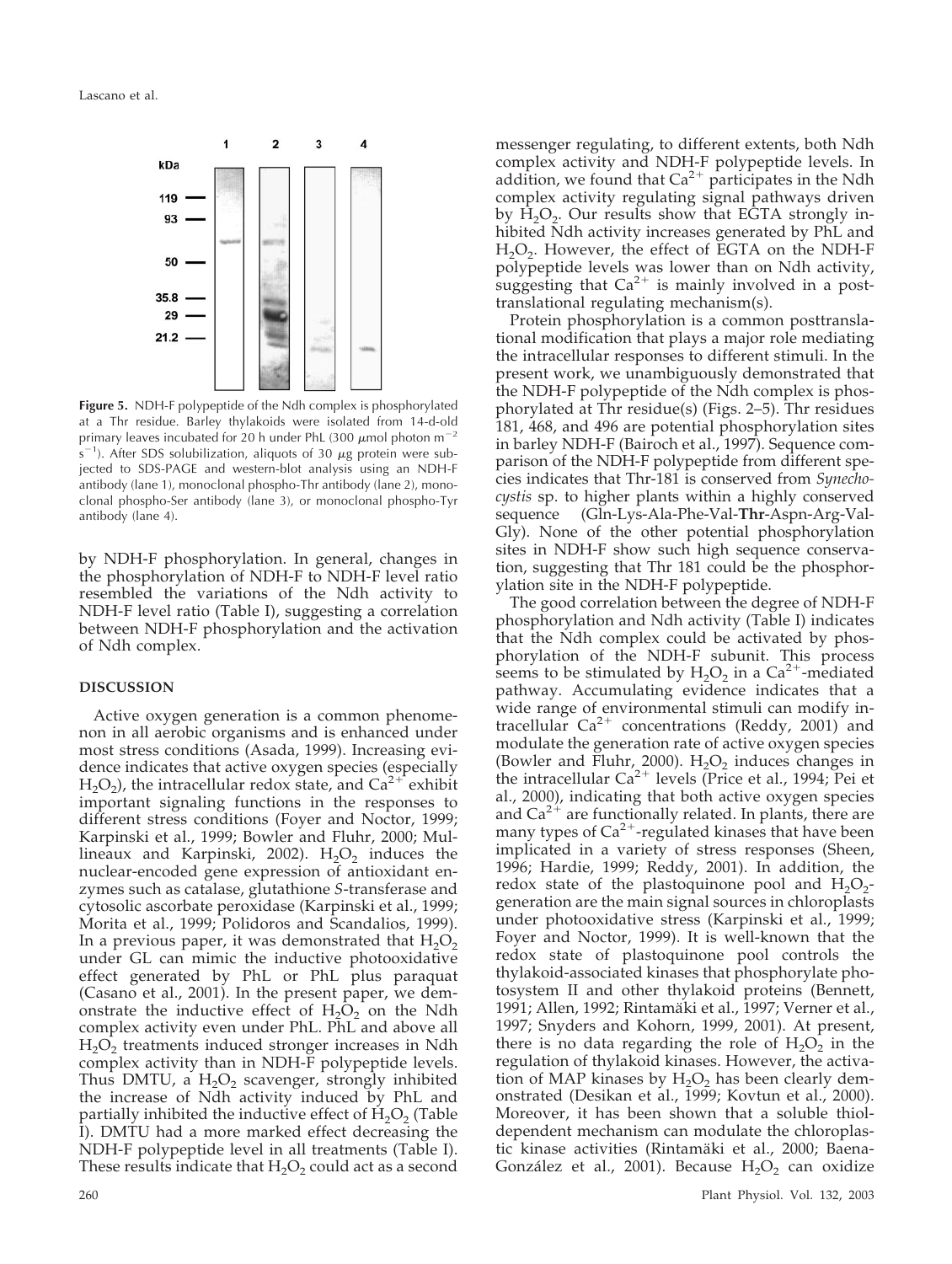protein thiol groups, it may be possible that thylakoid kinase activities can be directly modulated by  $H_2O_2$ .

The regulation of Ndh complex activity by NDH-F phosphorylation opens new perspectives on the functional role of this complex within the context of chlororespiration. Rapid changes of Ndh activity, as can be expected by reversible phosphorylation, may have influence on the dynamic levels of the redox state of plastoquinone and  $H_2O_2$ , two important elements implicated in the perception of photooxidative conditions and in modulation of the adaptative responses. As far as we know, this is the first report of a chloroplast protein phosphorylation regulated by  $H_2O_2$  and  $Ca^{27}$ 

## **MATERIALS AND METHODS**

#### **Plant Material**

Barley (*Hordeum vulgare* cv Hassan) was grown on vermiculite under controlled conditions at 23°C  $\pm$  1°C and a 16-h photoperiod of 80  $\mu$ mol photon  $m^{-2}$  s<sup>-1</sup> white light. Subapical segments (3 cm in length) of the primary leaf of 14-d-old plants were used for the different treatments.

Leaf segments were incubated at  $23^{\circ}C \pm 1^{\circ}C$  at different times up to 24 h with 0 or 10 mm  $H_2O_2$ , under relatively excess light (PhL, 300  $\mu$ mol photon  $m^{-2} s^{-1}$ ). In other experiments, leaf segments were preincubated with 5 mm DMTU and 5 mm EGTA under GL (80  $\mu$ mol photon m<sup>-2</sup> s<sup>-1</sup>) and then treated as described above.

#### **Leaf Crude Extracts and Thylakoid Isolation**

Whole-leaf extracts were obtained by homogenization of 10 leaf segments with liquid nitrogen in a mortar with 2 mL of 50 mm potassium phosphate, pH 7.0, 1 mm l-ascorbic acid, 1 mm EDTA, 1% (w/v) polyvinylpirrolidone, and  $2\%$  (w/v) Triton X-100. The suspensions were gently stirred for 30 min and then centrifuged at 20,000*g* for 30 min. Thylakoid isolation was carried out as described by Casano et al. (2000). Unless otherwise stated, thylakoid solubilization was achieved with Triton X-100 using a chlorophyll to detergent ratio of 1:20 (w/w) that mainly solubilized the thylakoid lamellae and the Ndh complex (Morrisey et al., 1986; Casano et al., 2000). After being gently stirred for 30 min, unsolubilized membranes were separated by centrifugation at 20,000*g* for 30 min. All steps were carried out at 4°C. The supernatants of both whole extracts and thylakoids were used for zymograms and western-blot assays.

## **Immunoaffinity Matrix Preparation and Immunopurification of Ndh Complex**

NDH-F antibody was produced by Sigma Genosys Co. (Cambridge, UK) using a synthetic peptide as antigen, which was established by the protein sequence analysis of barley NDH-F polypeptide (Gaut et al., 1997). The amino acid sequence of the antigen peptide is WSKDEILSNSWLYS and corresponds to amino acids 414 to 427 of the NDH-F protein. Before injection of rabbits, the antigen peptide was coupled to the carrier protein keyhole limpet hemocyanin.

NDH-F or preimmune antisera were bound to a Protein A-Sepharose CL-4B matrix (Sigma-Aldrich, St. Louis), cross-linked with dimethyl pimelimidate (Schneider et al., 1982), and then equilibrated with 50 mm Tris-HCl, pH 8.3, 150 mm NaCl, 1 mm EDTA, and 0.5% (w/v) Triton X-100. Triton X-100 solubilized thylakoid samples were incubated in batch with the preimmune matrix at 4°C for 1 h with gentle agitation. The supernatants were then incubated with the NDH-F immunoaffinity matrix under the same conditions. The immunoaffinity matrix was pelleted by a short pulse in microfuge, and washed twice with 10 volumes of 50 mm Tris-HCl, pH 8.3, 150 mm NaCl, 1 mm EDTA, and 0.5% (w/v) Triton X-100. The Ndh complex was eluted with 50 mm diethylamine, pH 11.5, containing 0.5% (w/v) Triton X-100. The eluted samples were immediately neutralized with 1 m NaH<sub>2</sub>PO<sub>4</sub>.

## **Gel Electrophoresis, Zymograms, and Immunoassays**

Native PAGE was carried out at 5°C in a linear gradient gel of 3% to 10% (w/v) polyacrylamide (2.5% [w/v] bis-acrylamide) containing  $0.1\%$  (w/v) Triton X-100 (Casano et al., 1999). NDH-DH zymograms were developed by incubating the gel for 20 to 30 min at 30°C in darkness with 50 mm potassium phosphate pH 8.0, 1 mm EDTA, 0.2 mm NADH, and 0.5 mg mL $^{-1}$ nitroblue tetrazolium. In the control without NADH, no stain developed. The activity band corresponding to the Ndh complex was identified by immunoblotting.

For immunoblot analyses, samples were subjected to native PAGE, SDS-PAGE, or Tricine-SDS-PAGE (Schägger and Von Jagow, 1987) and transferred to polyvinylidene difluoride membranes (Millipore, Bedford, MA).

NDH-F polypeptide levels, or its derived tryptic peptides, were estimated using the NDH-F antibody described above. Phosphorylated polypeptides were immunodetected with mouse monoclonal phosphoamino acid (anti-phospho-Ser, anti-phospho-Thr, and anti-phospho-Tyr) antibodies (Sigma-Aldrich). The different immunocomplexes were detected with the alkaline phosphatase western-blot analysis system (Roche Diagnostics, Mannheim, Germany).

In quantitative experiments (Table I), zymograms and immunoblots were performed with 60 or 30  $\mu$ g of protein per treatment, respectively. These protein amounts are within the linear dose to response range for NADH-DH activity and for immunodetected NDH-F polypeptide and phosphorylated NDH-F. Each zymogram and immunoblot was scanned and quantified with a UVP Easy Digital Image analyzer five to seven times, and measurements with more than 30% deviation were discarded.

### **Trypsin Treatment of Immunopurified Ndh Complex**

Immunopurified Ndh complex (0.5  $\mu$ g) was incubated in 100 mm Tris-HCl, pH 7.5, and 10 units of trypsin for 4 min at 20°C. Reactions were stopped by the addition of soybean (*Glycine max*) trypsin inhibitor (75 ng  $\mu$ g<sup>-</sup> trypsin) in SDS sample buffer and then boiling for 10 min. Samples were subjected to Tricine-SDS-PAGE and western-blot analysis, as described above.

## **Other Determinations**

Total protein levels were determined by the Bradford method (Bradford, 1976) using bovine serum albumin as standard. Chlorophyll content was measured as described by Arnon (1949). All experiments were repeated at least four times.

## **ACKNOWLEDGMENT**

We thank Patricia Hauke for reading and editing the manuscript.

Received January 10, 2003; returned for revision February 7, 2003; accepted February 11, 2003.

## **LITERATURE CITED**

- **Allen JF** (1992) Protein phosphorylation in regulation of photosynthesis. Biochem Biophys Acta **1098:** 275–335
- **Arnon DI** (1949) Copper enzymes in isolated chloroplasts: polyphenol oxidase in *Beta vulgaris*. Plant Physiol **24:** 1–15
- **Asada K** (1999) The water-water cycle in chloroplasts: scavenging of active oxygen and dissipation of excess photons. Annu Rev Plant Physiol Plant Mol Biol **50:** 601–639

**Baena-Gonzalez E, Baginski S, Mulo P, Summer H, Aro E-M, Link G** (2001) Chloroplast transcription at different light intensities. Glutathionemediated phosphorylation of the major RNA polymerase involved in redox-regulated organellar gene expression. Plant Physiol **127:** 1044–1052

- **Bairoch A, Bucher P, Hofmann K** (1997) The PROSITE database, its status in 1997. Nucleic Acid Res **25:** 217–221
- **Bennett J** (1991) Protein phosphorylation in green plant chloroplasts. Annu Rev Plant Physiol Plant Mol Biol **42:** 281–311
- **Bowler C, Fluhr R** (2000) The role of calcium and activated oxygens as signals for controlling cross-tolerance. Trends Plant Sci **5:** 241–246